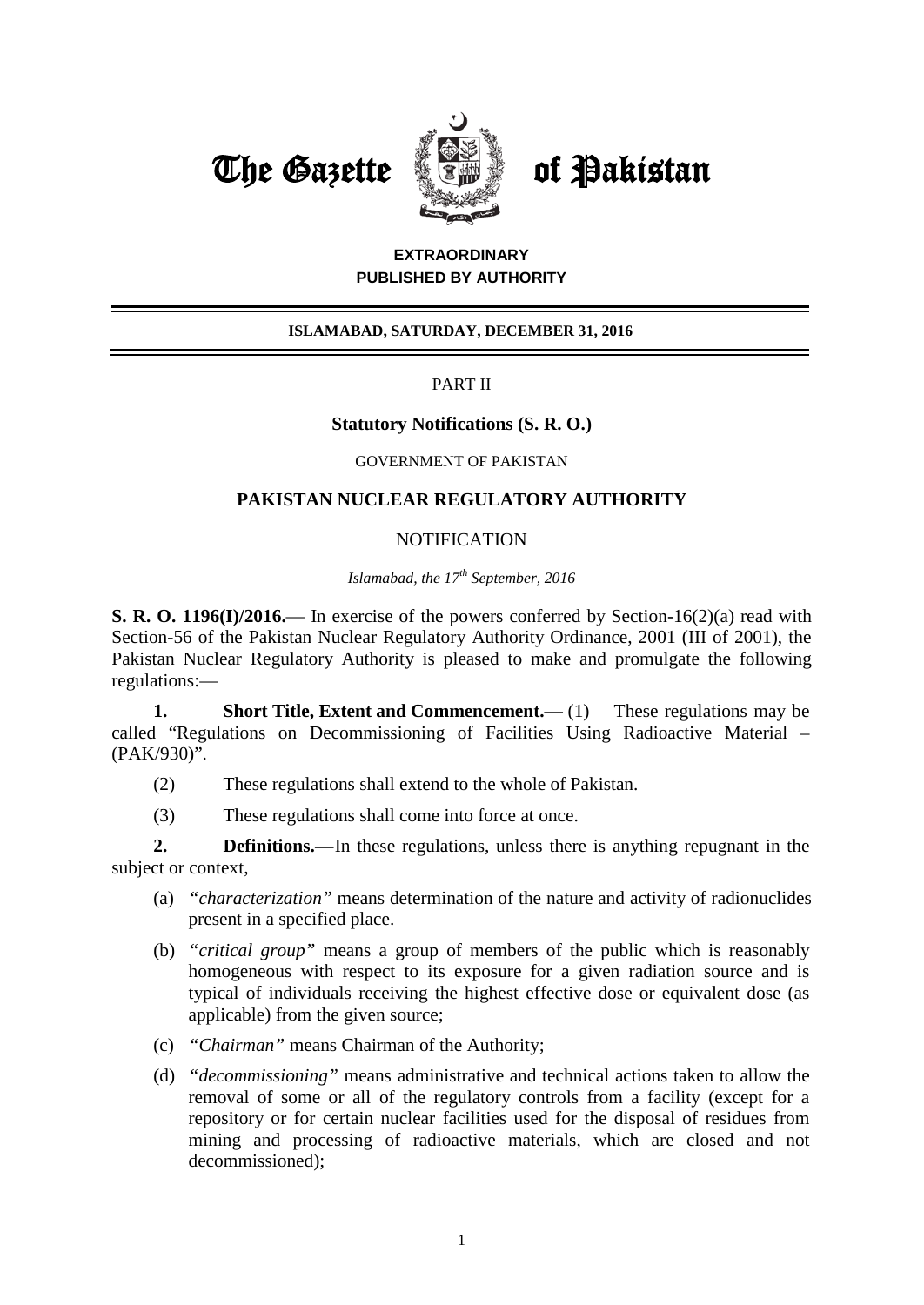- (e) *"decommissioning plan"* means a document containing detailed information on the proposed decommissioning of a facility;
- (f) *"decontamination"* means the complete or partial removal of contamination by a deliberate physical, chemical or biological process;
- (g) *"deferred dismantling (sometimes called safe storage, safe store or safe enclosure*)" means the strategy in which all or parts of a facility containing radioactive material are either processed or placed in such a condition that they can be safely stored and the facility maintained until they can subsequently be decontaminated and/or dismantled;
- (h) *"dismantling"* means the disassembly and removal of any structure, system or component during decommissioning;
- (i) *"end state"* means a predetermined criterion defining the point at which a specific task or process (i.e. decommissioning) is to be considered completed; and
- (j) *"facilities"* means
	- (i) nuclear installations as defined in the PNRA Ordinance;
	- (ii) radiation facilities as defined in PNRA Regulations PAK/908.

**3. Scope**.**—** The provision of these regulations shall apply to all aspects of decommissioning of all facilities except radioactive waste disposal facilities and x-ray facilities.

**4. Interpretation**.**—** The decision of Chairman of the Authority regarding the interpretation of any word or phrase of these regulations or applicability of these regulations shall be final and binding on the licensee/applicant.

**5. General Responsibilities of the Licensee.** (1) The licensee shall have the overall responsibility for decommissioning of its facilities. To this end, the licensee shall be responsible for all aspects of safety and radiation protection of workers, public and environment during the decommissioning activities. A safety culture shall be fostered and maintained by the licensee in order to encourage a questioning and learning attitude to safety and to discourage complacency. The licensee shall implement planning for decommissioning and shall carry out the decommissioning activities in compliance with the applicable PNRA regulations.

- (2) The prime responsibilities of the licensee shall be to:
- (a) establish a decommissioning strategy and preparing and maintaining a decommissioning plan throughout the lifetime of the facility;
- (b) provide financial assurances and resources to cover the costs associated with safe decommissioning, including management of the resulting radioactive waste;
- (c) notify the Authority prior to shutting down the facility permanently or terminating the activity;
- (d) identify to the Authority an acceptable destination for all waste arising from decommissioning;
- (e) perform safety assessments and environmental impact assessments related to decommissioning;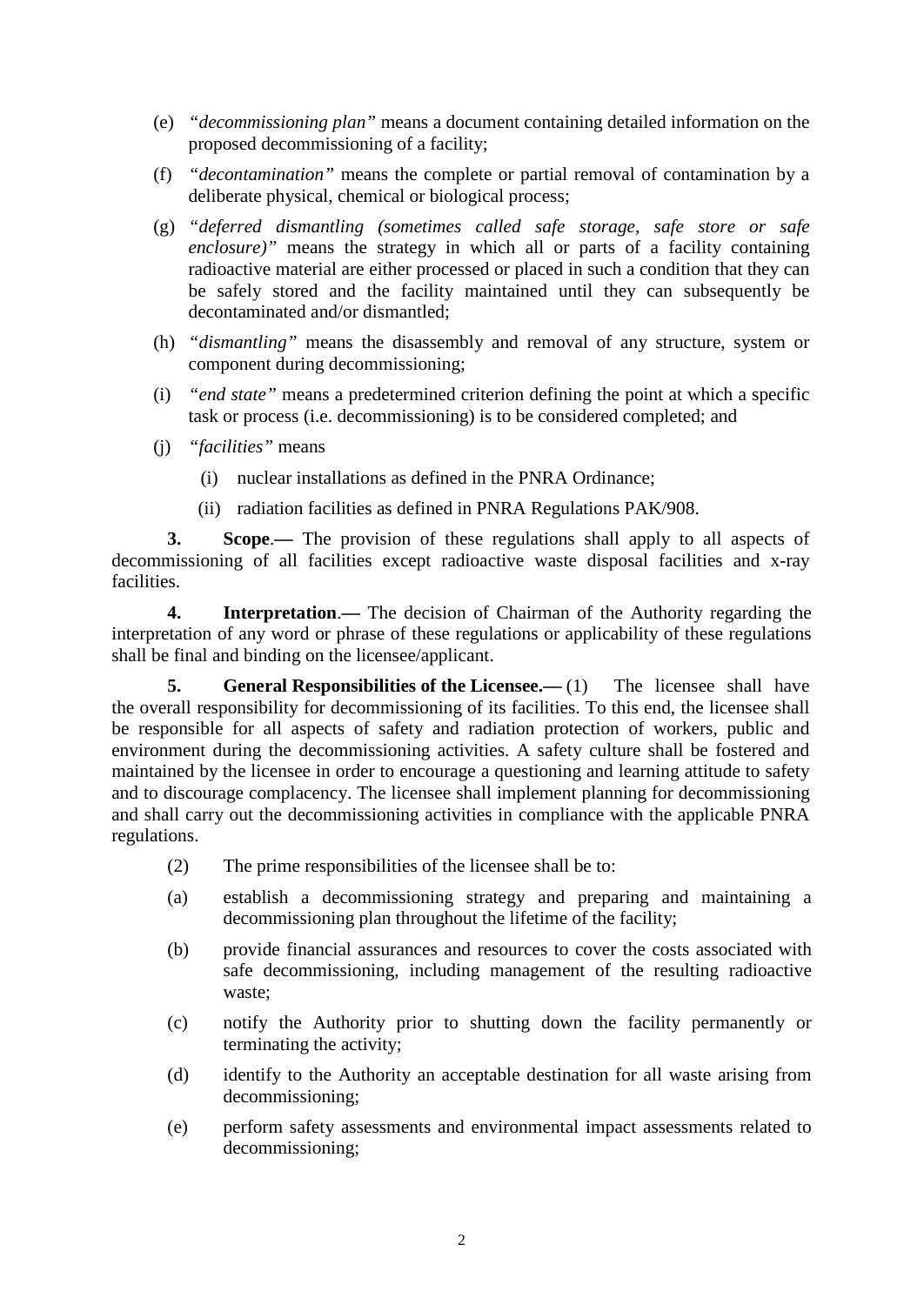- (f) perform appropriate radiological surveys in support of decommissioning and to ensure that end state criteria have been met by performing a final survey; and
- (g) keep records and submit reports as and when required by the Authority.

(3) A graded approach shall be applied in all aspects of decommissioning in determining the scope and level of detail for any particular facility, consistent with the magnitude of the possible radiation risks arising from the decommissioning.

(4) A Quality Assurance Program shall provide a single framework for the arrangements and processes necessary to address all the goals of the licensee, including goals relevant to decommissioning. These goals shall include but not limited to safety, health, security, environmental, quality and economic elements.

(5) Individuals performing decommissioning actions shall have the necessary skills, expertise and training to perform decommissioning safely. Provisions shall be made to ensure that institutional knowledge about the facility is obtained and made accessible and, as far as possible, that key staff from the facility are retained.

**6. Decommissioning Strategy**.**—** (1) The licensee shall define a decommissioning strategy on which the planning for decommissioning will be based.

(2) The licensee shall demonstrate that, for the selected strategy, the facility will be maintained in a safe configuration at all times and will be adequately decommissioned in the future and that no undue burdens will be imposed on future generations.

(3) The decommissioning strategy shall take into account that, until authorization has been given to implement the final decommissioning plan, the facility shall be considered an operating facility. All regulatory requirements prescribed by the PNRA regulations shall remain applicable unless the Authority has agreed to their reduction on the basis of a reduction of the hazards (e.g. the removal of nuclear material from the facility).

(4) For sites with more than one facility, a site strategy for decommissioning shall be developed to ensure that interdependences between the facilities are taken into account in the planning for individual facilities that will lead to final decommissioning plans for each facility (e.g. by means of release of parts of the site from regulatory control, if justified).

If permanent shutdown of a facility is sudden, the decommissioning strategy shall be reviewed on the basis of the situation that initiated the sudden shutdown, to determine whether revision of the strategy is required. If shutdown is caused by an accident, the facility shall be brought to a safe configuration before an approved final decommissioning plan is implemented.

**7. Decommissioning Planning**.**—** (1) The licensee shall prepare and maintain a decommissioning plan throughout the lifetime of the facility in order to show that decommissioning can be accomplished safely to meet the defined end state.

(2) For a new facility, planning for decommissioning shall begin early in the design stage and shall continue through to termination of the authorization for decommissioning. The licensee/applicant shall take into account eventual decommissioning activities in the design, construction and operation of the facility, including features to facilitate decommissioning, the maintenance of records of the facility, and consideration of physical and procedural methods to prevent the spread of contamination.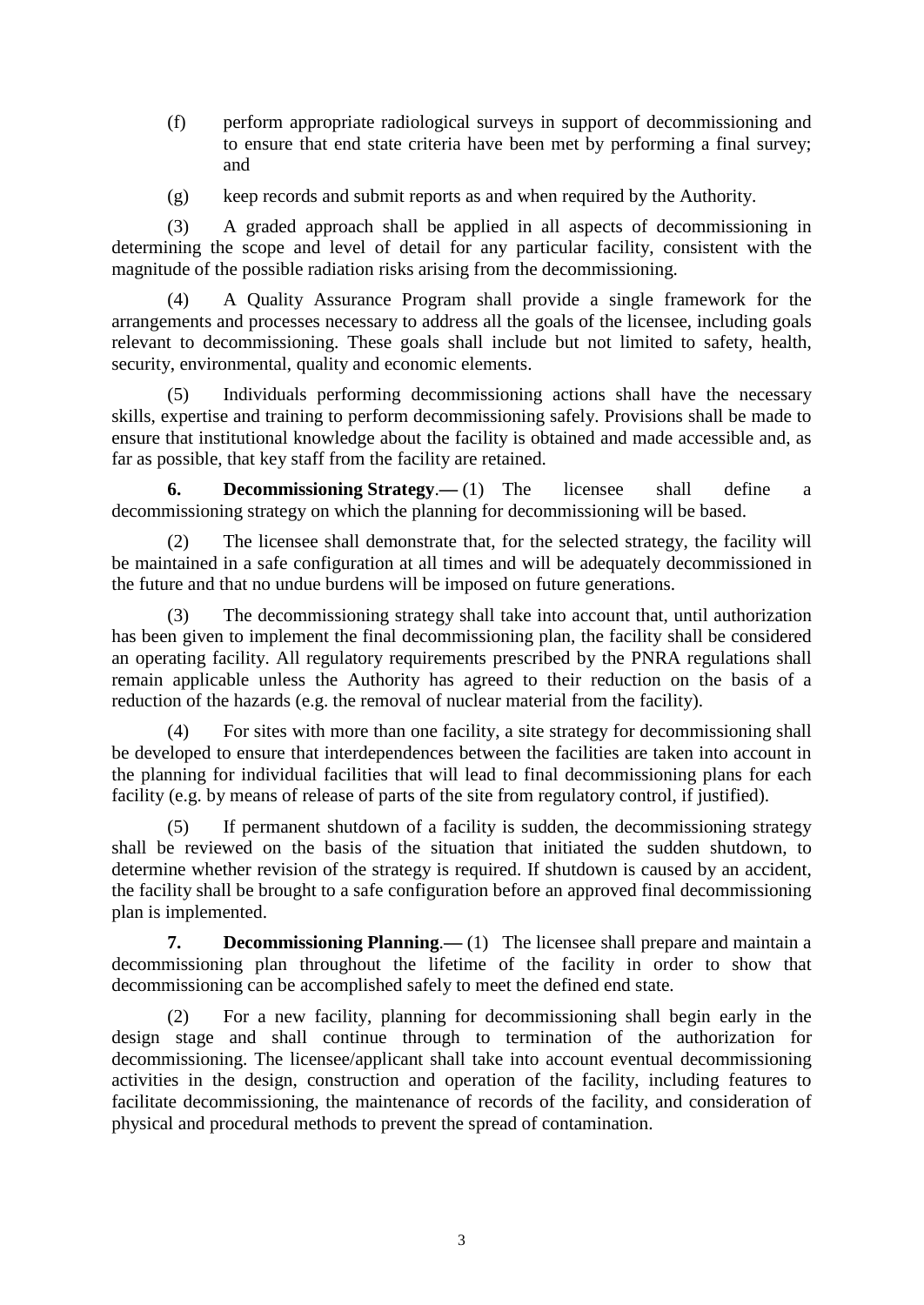(3) For existing facilities where a decommissioning plan does not exist, a suitable plan for decommissioning shall be prepared and submitted, within one year after the promulgation of these regulations.

(4) The initial decommissioning plan shall be required in order to identify decommissioning options, to demonstrate the feasibility of decommissioning, to ensure that sufficient financial resources will be available for decommissioning, and to identify categories and estimate quantities of waste that will be generated during decommissioning.

(5) The decommissioning plan shall be reviewed and updated periodically, as follows:

- (a) every five years for nuclear installations;
- (b) as prescribed by the Authority for other facilities;
- (c) when specific circumstances warrant, such as if changes in an operational process lead to significant changes to the plan.

(6) The decommissioning plan shall be updated as necessary in the light of relevant operational experience gained, available lessons learned from the decommissioning of similar facilities, new or revised safety requirements, or technological developments relevant to the selected decommissioning strategy. If an accident occurs or a situation arises with consequences relevant for decommissioning, the decommissioning plan shall be updated by the licensee as soon as possible and shall be submitted to the Authority for approval.

(7) If deferred dismantling has been selected as a decommissioning strategy, the licensee shall demonstrate in the final decommissioning plan and supporting documents that such an option will be implemented safely. The availability of adequate financial resources to ensure that the facility is maintained in a safe condition during the deferral period and for subsequent decontamination and/or dismantling shall be demonstrated.

(8) The final decommissioning plan shall be supported by an appropriate safety assessment covering the planned decommissioning activities and abnormal events that may occur during decommissioning. The assessment shall address amongst others occupational exposures and potential releases of radioactive substances with resulting exposure of the public.

(9) During the preparation and updating of the final decommissioning plan, the extent and type of radioactive material at the facility (e.g. activated and contaminated structures and components) shall be determined by means of a detailed characterization, survey and on the basis of records collected during the operational period. If contamination or radioactive waste from operations remains at the facility (and/or in subsurface soils and groundwater), such radioactive material shall be included in the characterization survey. Additional characterization of the site for the purpose of evaluating and preventing the potential migration of radionuclides shall be considered.

(10) The final decommissioning plan and supporting documents shall at least cover the following: the selected decommissioning strategy; the schedule, type and sequence of decommissioning actions; the waste management strategy applied, including clearance, the proposed end state and how the licensee will demonstrate that the end state has been achieved; the storage and disposal of the waste from decommissioning; the timeframe for decommissioning; and financing for the completion of decommissioning.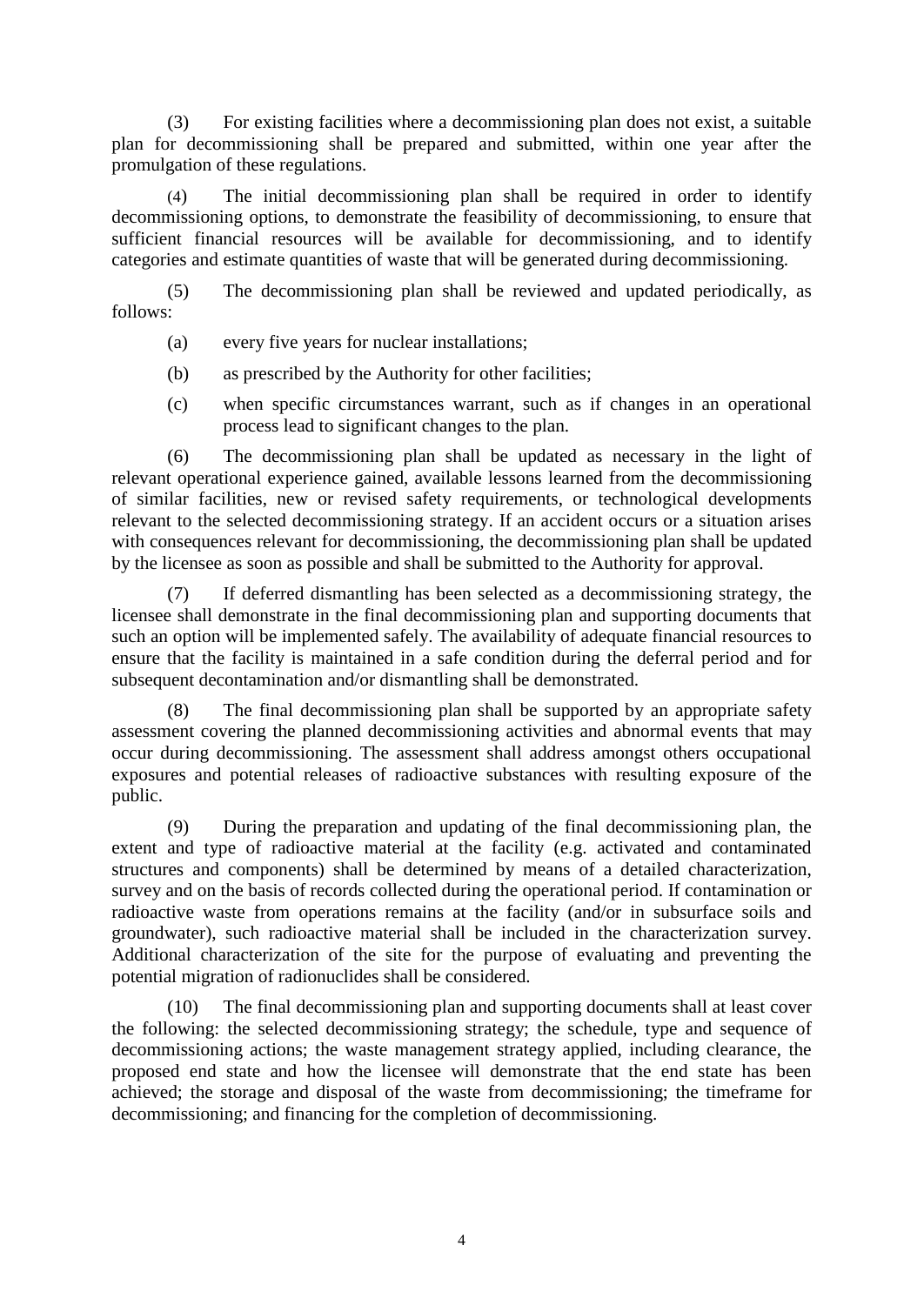(11) Appropriate records and reports that are relevant to decommissioning (e.g. records on the use of the facility, events and incidents, radionuclide inventories, dose rates and contamination levels) shall be retained during the lifetime of the facility.

**8. Decommissioning Funding.—** (1) The licensees of nuclear installations and radiation facilities where the Authority deems necessary, shall establish a mechanism to provide and ensure adequate financial resources for safe and timely decommissioning which shall not be used for any other purpose.

(2) If financial assurance for the decommissioning of an existing facility has not been obtained, suitable funding provision shall be put in place. Provisions for financial assurance shall be required prior to license renewal or extension.

(3) The cost estimate for decommissioning shall be updated on the basis of the periodic update of the initial decommissioning plan or on the basis of the final decommissioning plan. The mechanism used to provide financial assurance shall be consistent with the cost estimate for the facility and shall be changed if necessary.

(4) Adequate financial resources to cover the costs associated with safe decommissioning, including the management of the resulting waste, shall be available when needed, even in the event of premature shutdown of the facility. The licensee shall provide financial assurance in this regard before operating the facility.

**9. Conduct of Decommissioning.—** (1) The licensee shall implement the decommissioning and related waste management activities in compliance with the applicable PNRA Regulations.

(2) Prior to using any new or untried methods for decommissioning, it shall be demonstrated that the use of such methods is justified and is addressed within the optimization analysis supporting the decommissioning plan. Such analyses shall be subject to review and approval by the Authority.

Emergency planning arrangements, commensurate with the hazards, shall be established and maintained and incidents significant to safety shall be reported to the Authority in a timely manner.

(4) A proper waste management path shall be established for all waste streams arising from decommissioning activities.

(5) Prior to starting decommissioning, the licensee shall ensure the availability of adequate processing and storage capabilities and transport packages for the radioactive waste.

In accordance with the final decommissioning plan, decommissioning techniques shall be selected such that protection and safety is optimized, protection of the environment is ensured, the generation of waste is minimized and any potential negative impact on the storage and disposal of waste is minimized. As decommissioning actions progress, such as decontamination, cutting and handling of large components, new hazards may arise. The impact of these actions on safety shall be assessed and managed so that the potential consequences of such new hazards are prevented or are detected and mitigated.

(7) During decommissioning, the licensee shall maintain an up to date list of structures, systems and components important to safety. Such structures, systems and components can progressively be declassified and dismantled as the decommissioning progresses, provided that the facility's inspection and maintenance program is updated accordingly.